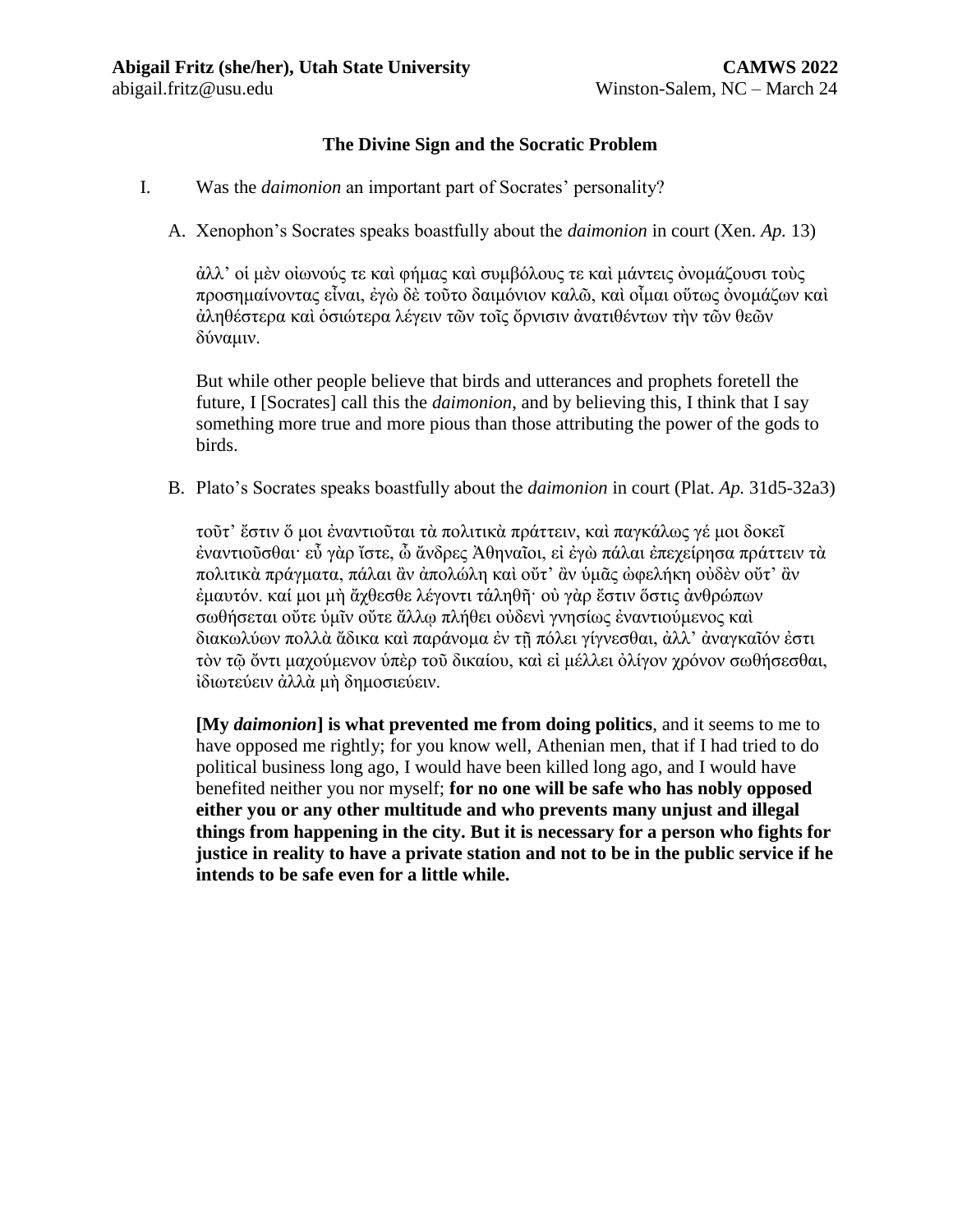- II. Did the *daimonion* pose a threat to Socrates' rationality?
	- A. Standard translation of *Crito* 46b4-6

ἐγὼ οὐ νῦν πρῶτον ἀλλὰ καὶ ἀεὶ τοιοῦτος οἷος τῶν ἐμῶν μηδενὶ ἂλλῳ πείθεσθαι ἢ τῷ λόγῳ ὃς ἄν μοι λογιζομένῳ βέλτιστος φαίνηται.

I am not just now but in fact I've always been the sort of person who's persuaded by nothing but the reason that appears to me to be best when I've considered it. (*Crito*  $46b4-6$ <sup>1</sup>

B. My translation of *Crito* 46b4-6

ἐγὼ οὐ νῦν πρῶτον ἀλλὰ καὶ ἀεὶ τοιοῦτος οἷος **τῶν ἐμῶν** μηδενὶ ἂλλῳ πείθεσθαι ἢ τῷ λόγῳ ὃς ἄν μοι λογιζομένῳ βέλτιστος φαίνηται.

I am not now for the first time, but have always been the sort of man who is persuaded by nothing **of my own things** other than the reason that seems best to me while I am deliberating.

C. Xen. *Mem.* 1.1.9

τοὺς δὲ μηδὲν τῶν τοιούτων οἰομένους εἶναι δαιμόνιον, ἀλλὰ πάντα τῆς ἀνθρωπίνης γνώμης, δαιμονᾶν ἔφη· δαιμονᾶν δὲ καὶ τοὺς μαντευομένους ἃ τοῖς ἀνθρώποις ἔδωκαν οἱ θεοὶ μαθοῦσι διακρίνειν

But [Socrates] said that those who think that none of these sorts of things are divine, but that all belong to human reason, are mad. But those seeking oracles regarding things which the gods have granted to human beings to interpret by learning are mad, too.

 $\overline{a}$ 

<sup>&</sup>lt;sup>1</sup> Brickhouse and Smith (2005, 43).